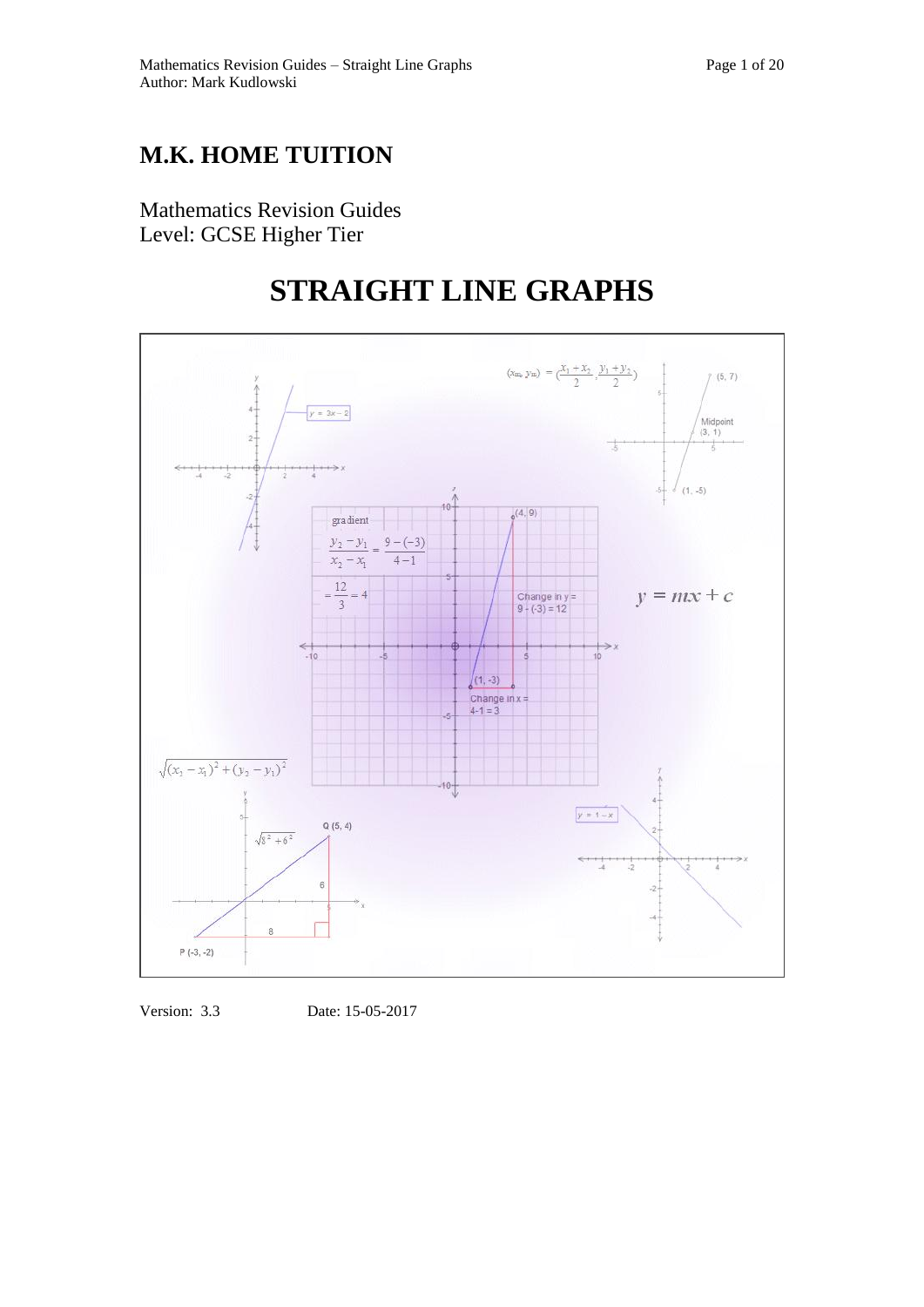### **STRAIGHT LINE GRAPHS**

A function's graph is a straight line if *x* and *y* are related linearly; in other words there are no terms in  $x^2$ ,  $\frac{1}{x}$ ,  $x^3$  or any other powers or functions of *x*.

Therefore the graphs of  $y = 2x - 3$ ,  $y = 1 - 4x$ ,  $x + 3y = 5$  and  $3y = 5x$  are all linear, even though they appear different in form.

The simplest graphs are shown below.



The graphs above are of *constant* functions; in the first one, *x* is always equal to 3 regardless of the value of *y*, but in the second one, *y* always equals 5, no matter what value *x* takes.

In general, any constant graph of  $x = k$  is parallel to the *y*-axis and *k* units away from it. Similarly, any constant graph of  $y = k$  is parallel to the *x*-axis and *k* units away from it.

The graph of  $x = 0$  coincides with the *y*-axis; that of  $y = 0$  coincides with the *x*-axis.

The next pair of graphs are the main diagonals  $y = x$  and  $y = -x$ . Notice how each passes through the origin; also notice the slope or gradient of each.

When  $y = x$ , the graph shows a **positive gradient**, i.e. *y* **increases as** *x* **increases.** When  $y = -x$ , the graph shows a **negative gradient**, i.e. *y* **decreases as** *x* **increases.** 

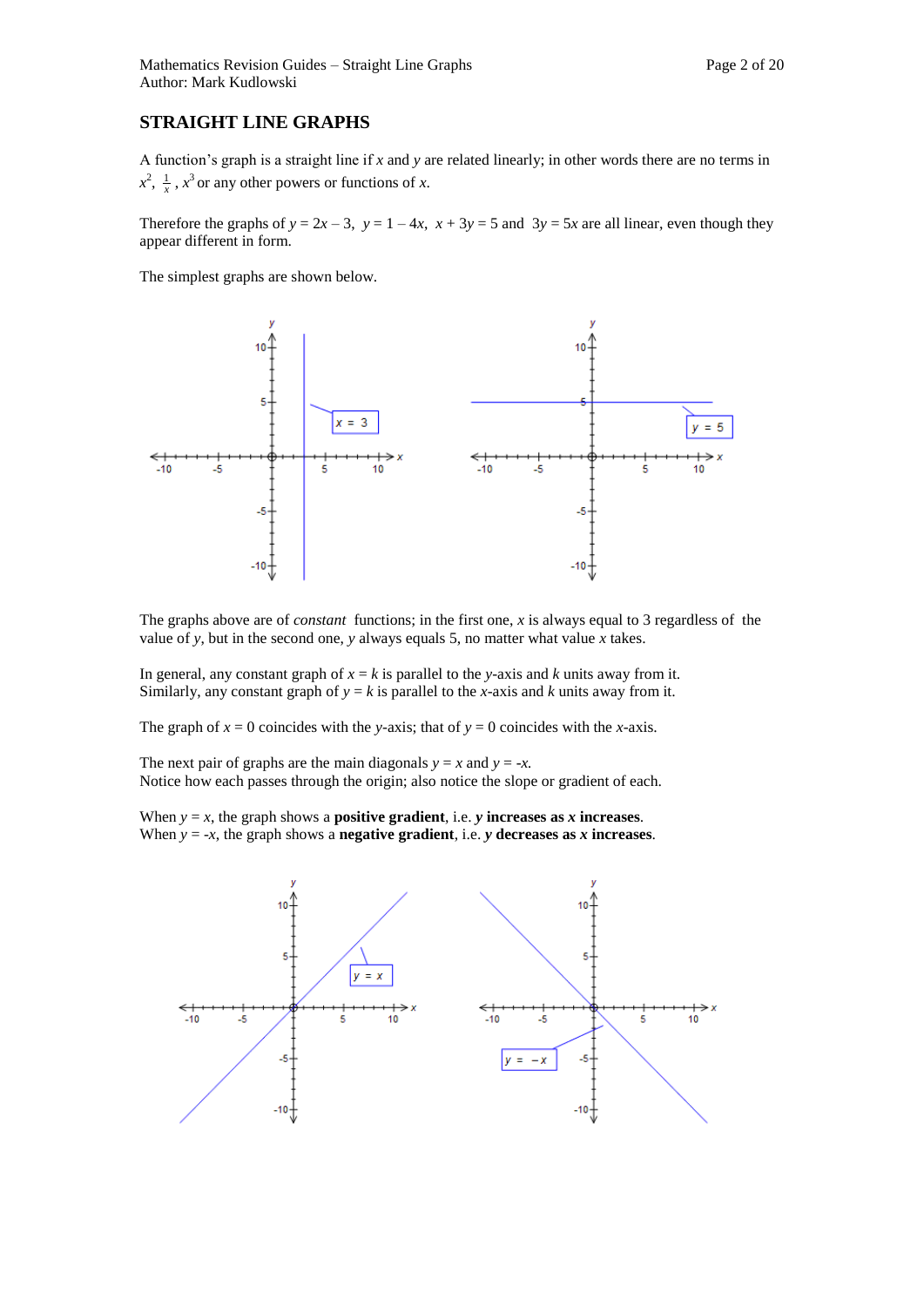The next sets of graphs also pass through the origin, but they are of the form  $y = kx$  where *k* is a nonzero constant.

Two graphs of  $y = 2x$  are shown below.



The graph on the left is steeper than that of  $y = x$ , but the one on the right appears different. This is because the scales of the axes are not uniform. It is important to bear this in mind in later sections, particularly when finding gradients.

For any graph of  $y = kx$  on a uniform scale, where k is positive, the larger k is, the steeper the graph. Conversely, when *k* is positive and less than 1, the shallower the resulting graph.



Notice how the gradients of the graphs are still positive; as *x* increases, so does *y.*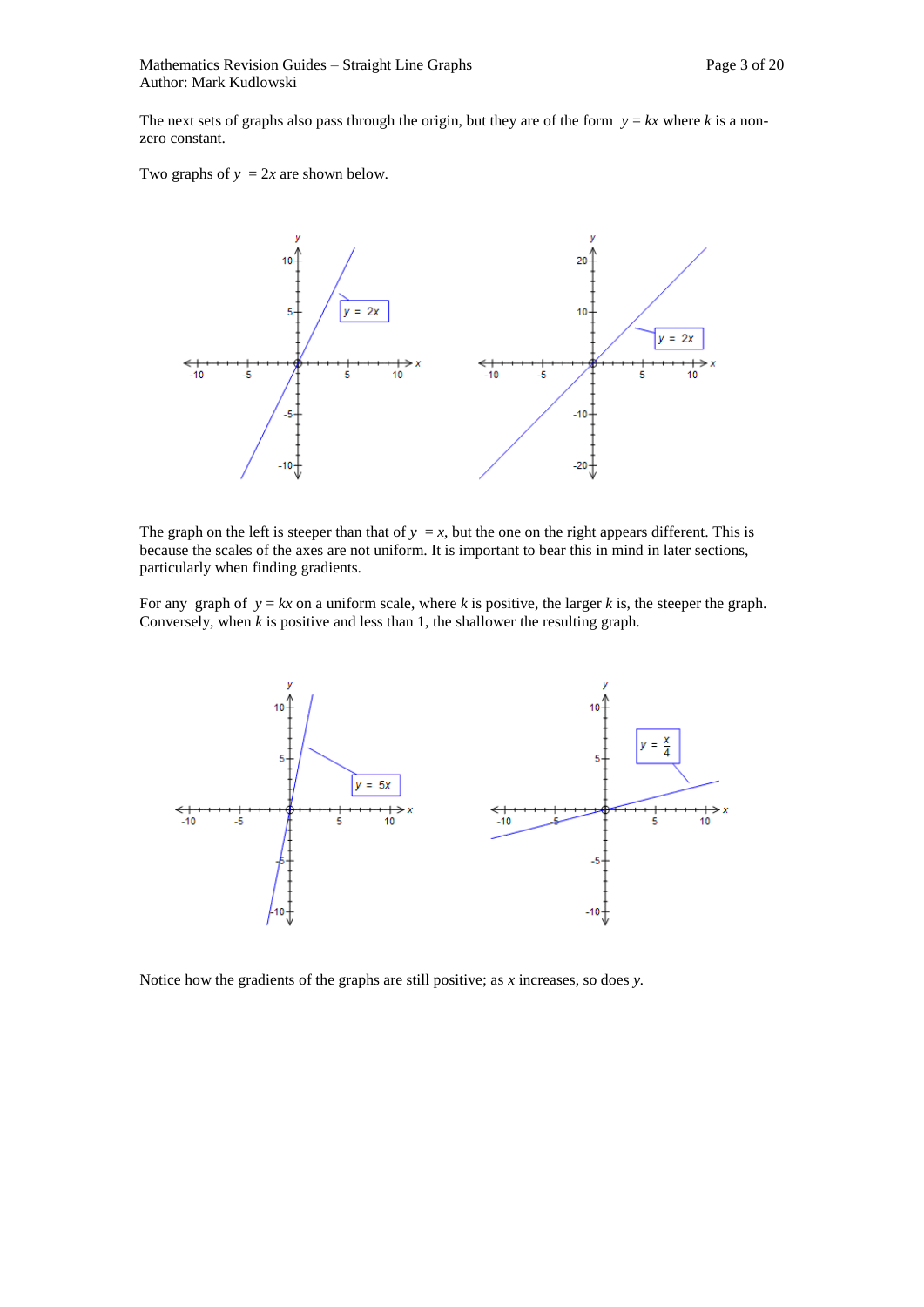When the value of *k* for a graph of  $y = kx$  is negative, the overall results are similar to the previous examples, but this time we have negative gradients, with *y* decreasing as *x* increases.



All of the straight line graphs so far have passed through the origin. However, the vast majority do not !



The graph of  $y = 3x - 2$  (above left) does not pass through the origin, but appears to cross the *y*-axis at the point (0, -2). It also has a positive slope as might be expected of the positive multiple of *x*, here 3.

The graph of  $y = 1 - x$  (above right) appears to cross the *y*-axis at the point (0, 1). It also has a negative slope, given the negative multiple of *x,* here -1.

The point where a linear graph cuts the *y-*axis is also known as the *y-*intercept, or simply the intercept.

The point where the graph cuts the *x-*axis is sometimes called the *x-*intercept, but is more often called the root (as in the solution of an equation).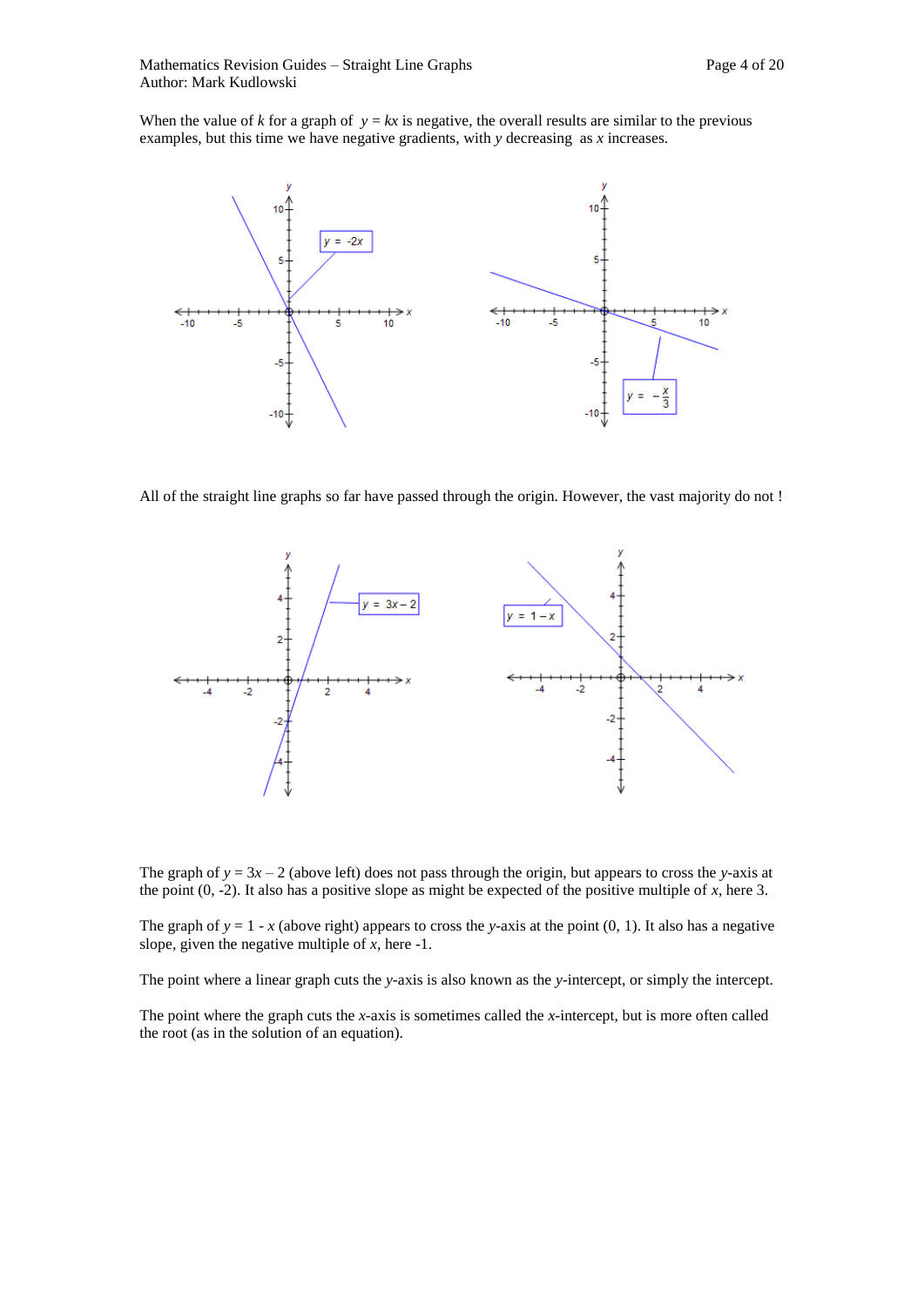### **Plotting a Linear Graph.**

There are two main ways of plotting a graph of a linear function. We can produce a table of three values by substituting certain values for *x*, as in the examples below*.*

**Example (1):** Plot the graph of  $y = 2x - 3$  for values of *x* between –3 and 5.

We first substitute three values of *x* into the equation and tabulate the result:

Then, we plot the three points and draw the straight line passing through them, as in the diagram below.



Although two points are sufficient to define a linear graph, it is good practice to plot three, because it would show up any errors in calculating the values of *y.*

If the three points are not on a straight line, then it is time to check the calculated values of *y* !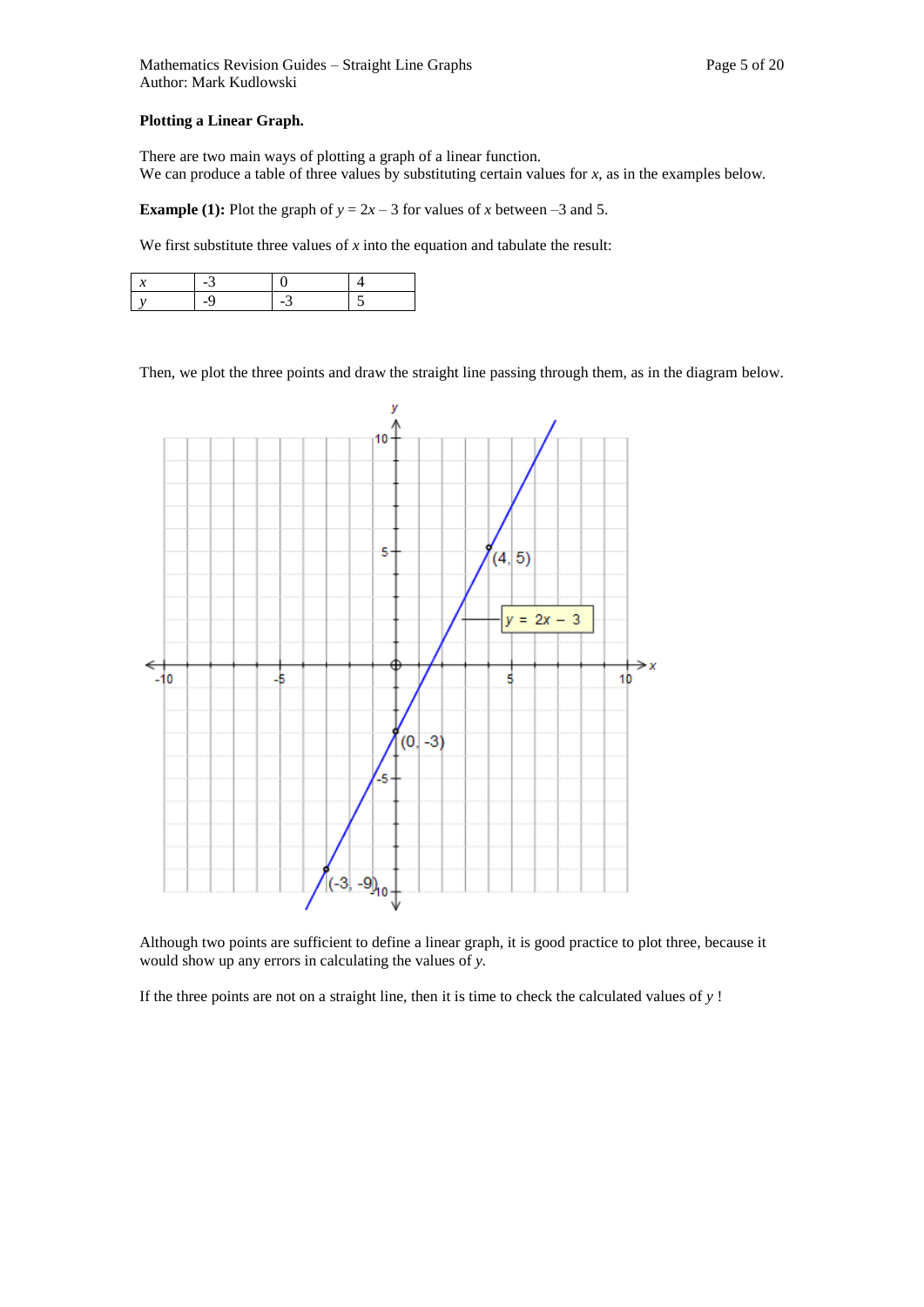

**Example (2):** Plot the graph of  $y = 8 - 5x$  for values of *x* between –1 and 4.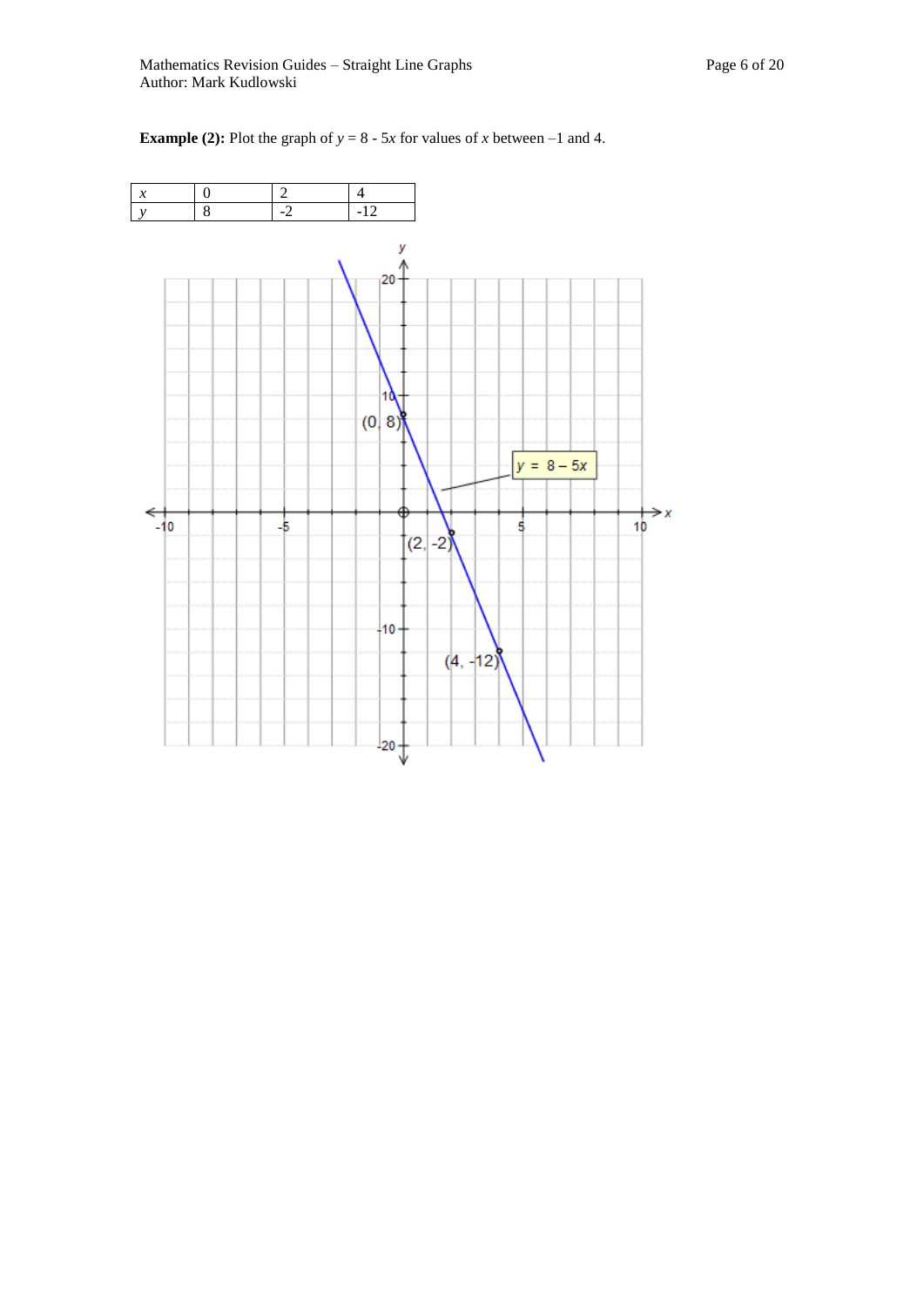Sometimes the equation might be given in a different form, such as the next example:

**Example (3):** Plot the graph of  $x + 2y = 8$  for values of *x* between –5 and 15.

Here the easier method of plotting the graph is to substitute  $x = 0$  and  $y = 0$  into the equation. When  $x = 0$ ,  $2y = 8$ , and  $y = 4$ , so we plot the point  $(0, 4)$  – the *y*-intercept. When  $y = 0$ ,  $x = 8$  and therefore we plot the point  $(8, 0)$  – the *x*-intercept.

Joining the two points gives the graph below.

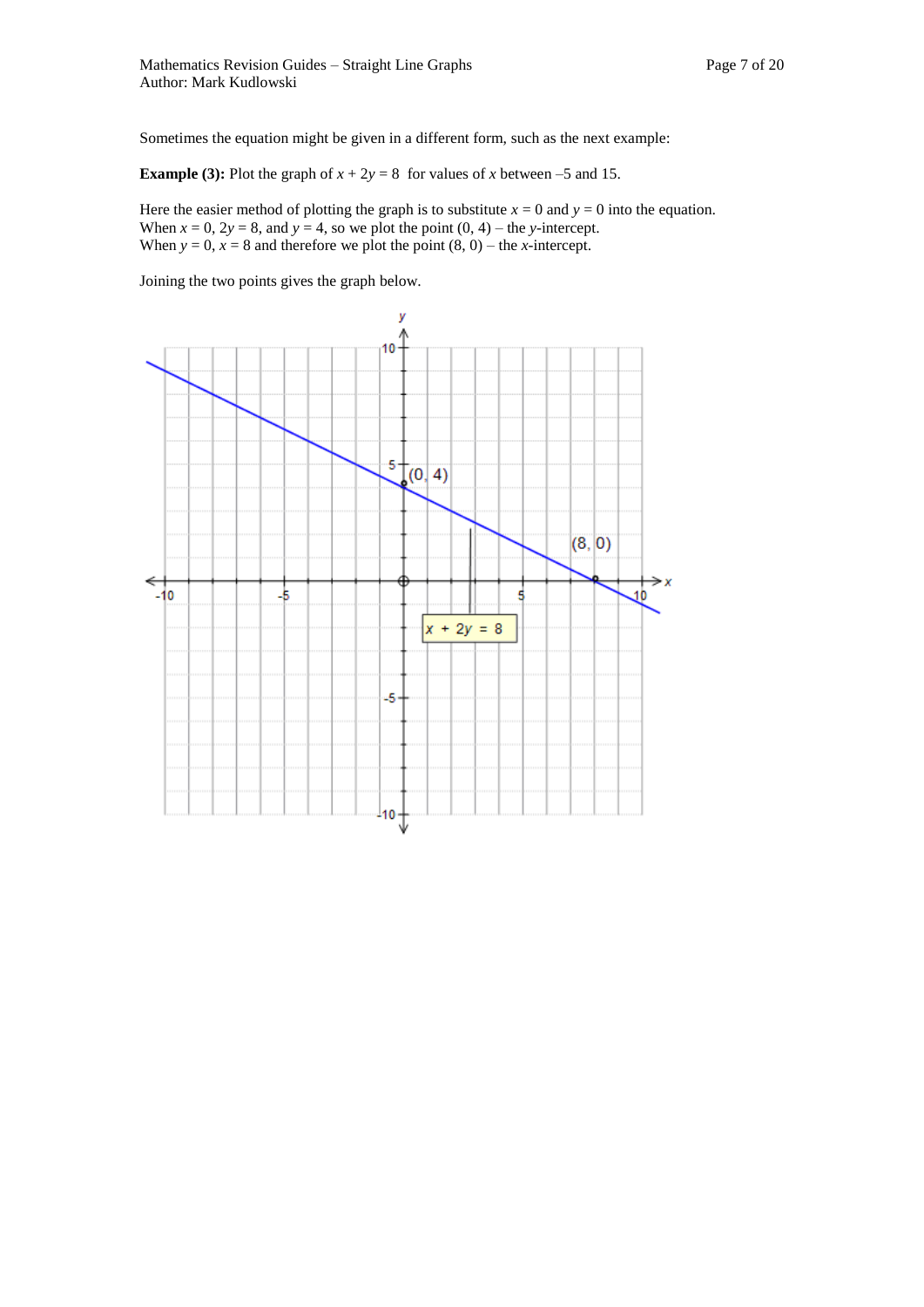### **The Gradient of a Line.**

To find the gradient of a linear graph, all we need is to choose two points on it.

The gradient of a line connecting two points  $(x_1, y_1)$  and  $(x_2, y_2)$  is given by the formula

2  $\lambda_1$ 2  $y_1$  $x_2 - x$  $y_2 - y$  $\overline{a}$  $\frac{y_1}{y_2}$  - it is the change in the value of *y* divided by the change in the value of *x*.

**Example (4):** Find the gradient of the line passing through the points (1, -3) and (4, 9).

Taking  $(1, -3)$  as  $(x_1, y_1)$  and  $(4,$ 9) as  $(x_2, y_2)$ , the gradient of the line above is therefore

$$
\frac{y_2 - y_1}{x_2 - x_1} = \frac{9 - (-3)}{4 - 1} = \frac{12}{3} = 4.
$$

It does not matter which point is taken as  $(x_1, y_1)$  – the calculated gradients will be the same.



**Example (5):** Find the gradient of the line  $y = 2x - 3$ , using two points in the table from Example 1.

Choosing  $(0, -3)$  as  $(x_1, y_1)$  and  $(4, 5)$  as  $(x_2, y_2)$ , the gradient works out at  $2 - \lambda_1$  $2 - y_1$  $x_2 - x$  $y_2 - y$  $\overline{a}$  $\frac{-y_1}{x_2}$  =

$$
\frac{5-(-3)}{4-0}=\frac{8}{4}=2.
$$

**Example (6):** Find the gradient of the line  $y = 8 - 5x$ , using two points in the table from Example 2.

Choosing (0, 8) as  $(x_1, y_1)$  and (2, -2) as  $(x_2, y_2)$ , the gradient works out at  $\frac{2}{\sqrt{5}} = -\frac{10}{\sqrt{5}} = -5$ . 2 10 2  $\frac{-2-8}{2} = -\frac{10}{2} = -$ 

**Example (7):** Find the gradient of the line  $x + 2y = 8$ , from Example 3.

Choosing (0, 4) as  $(x_1, y_1)$  and (8, 0) as  $(x_2, y_2)$ , the gradient works out at  $\frac{0}{x_2} = -\frac{1}{x}$ . 2 1 8  $\frac{0-4}{0}$  = -

**Example (8):** Find the gradient of the line passing through the points (1, 3) and (1, 7).

Here we run into trouble, since  $x_1 = x_2 = 1$ , and substituting into the formula would lead to division by zero, which is undefined. (The line is in fact parallel to the *y*-axis, and its equation is  $x = 1$ ).

In general, if a line is parallel to the *y*-axis*,* its gradient is undefined.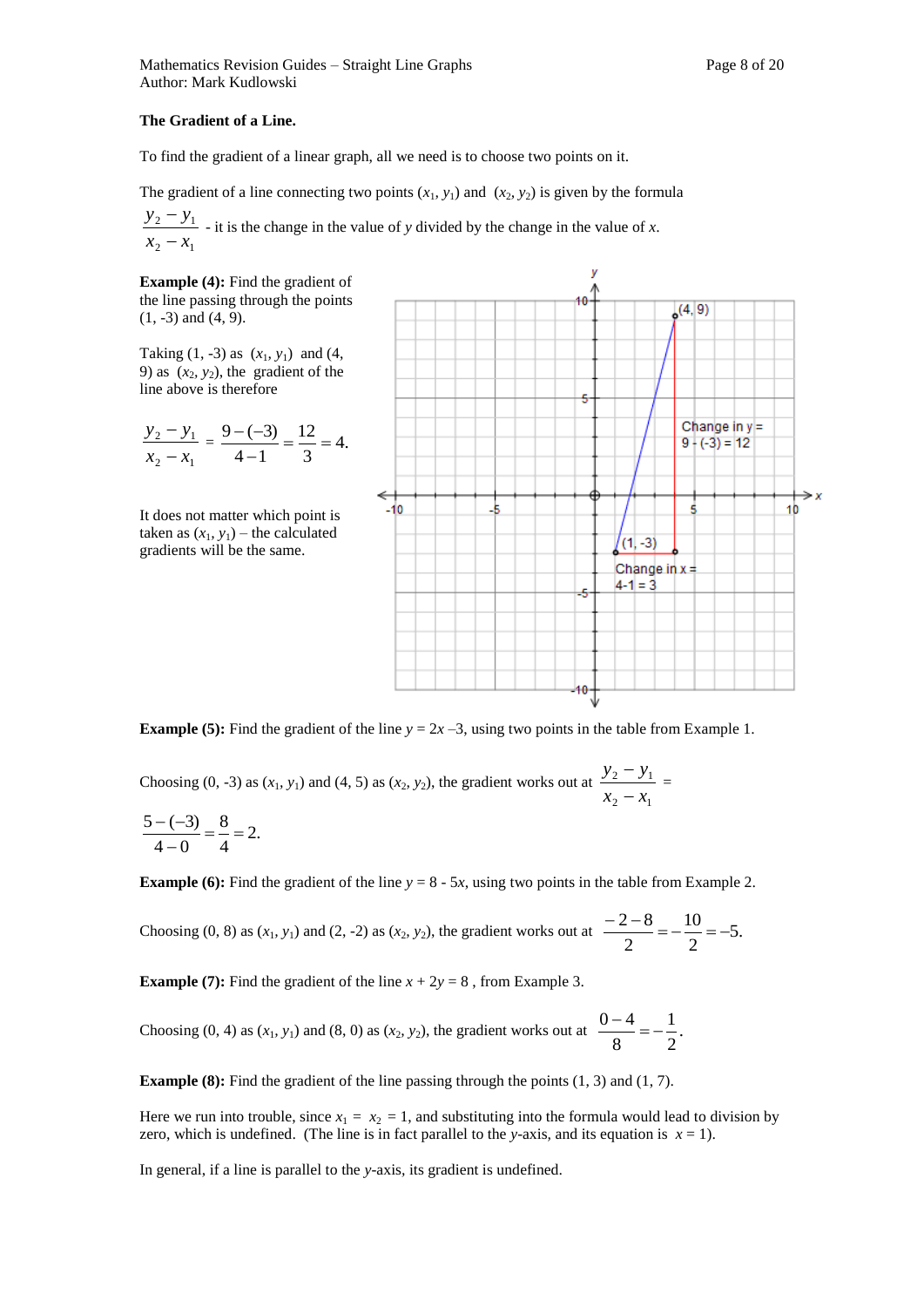### **Forms of the straight-line equation.**

The equation in Example (3) was  $x + 2y = 8$ , which could be written as  $x + 2y - 8 = 0$ .

This is of the general form  $ax + by + c = 0$ , and all straight-line equations can be arranged in this way.

The more common form encountered at GCSE is  $y = mx + c$ , known as the **gradient-intercept** form.

The gradient-intercept form cannot be used for equations of the " $x = c$ " type as attempting to find the gradient of such a line would mean dividing by zero, which is undefined.

Using the results from previous examples, we found that the graph of  $y = 2x - 3$  passed through the point (0, -3) - the *y-*intercept - and that it had a gradient of 2.

Similarly the graph of  $y = 8 - 5x$  had a gradient of  $-5$  and its *y*-intercept was the point (0, 8). If we rewrite the last example as  $y = -5x + 8$ , we can see that the gradient is evidently the multiple of *x*, and that the graph crosses the *y-*axis where *y* takes the value of the constant.

Any graph of the form  $y = mx + c$  has a gradient of *m* and a *y*-intercept at (0, *c*).

Sometimes a little algebraic manipulation is needed to put an equation into gradient-intercept form.

**Example (6):** Rewrite the following equations in " $y = mx + c$ " form: i)  $x + y = 5$ ; ii)  $5y = 4x - 3$ ; iii)  $2y - x + 3 = 0$ 

i)  $x + y = 5$  can be rewritten as  $y = 5 - x$  (or  $y = -x + 5$ ). ii)  $5y = 4x - 3$  needs to be divided by 5 on each side to give  $y = \frac{4}{5}x - \frac{3}{5}$ . iii)  $2y - x + 3 = 0$  must be rearranged as  $2y = x - 3 \rightarrow y = \frac{1}{2}x - \frac{3}{2}$ .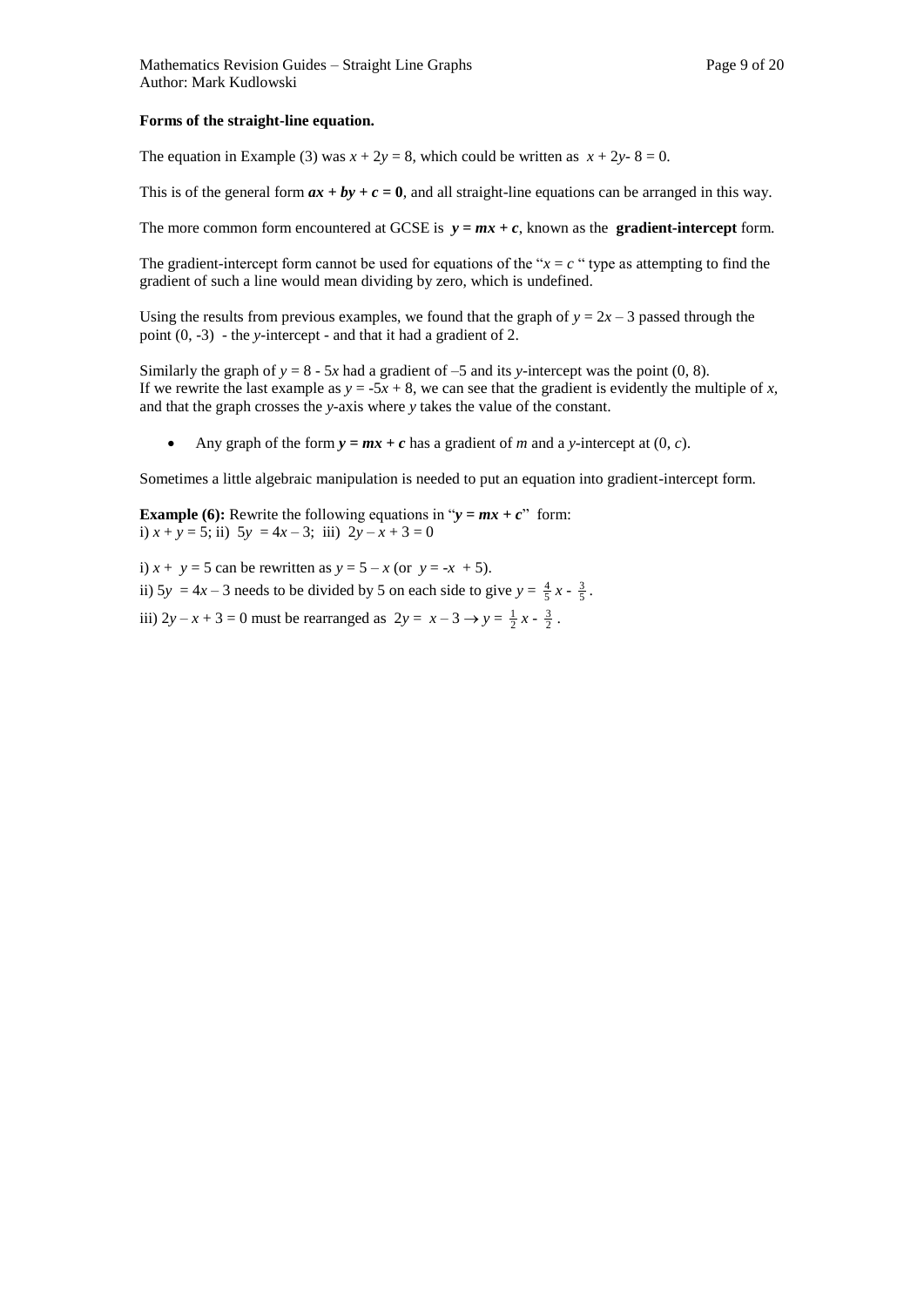### **Finding the equation of a straight-line graph.**

The equation of a straight-line graph can be determined by just one point and the gradient. If the gradient is not known, two points will also suffice. If one of the stated points is also the *y-*intercept, the equation can be found very easily.

**Example (7):** Find the equation of the line with gradient 4 passing through the point (0, -7).

We are given both the gradient and the *y-*intercept, so we can immediately say that the equation of the line is  $y = 4x-7$ .

**Example (8):** Find the equation of the line with gradient 2 passing through the point (3, 1).

This time we do not have the *y*-intercept, so we can only say that the equation of the line is  $y = 2x + c$ where *c* is a constant to be determined.

Substituting  $x = 3$  and  $y = 1$  into the equation gives  $1 = 6 + c \rightarrow c = -5$ . The equation of the graph is therefore  $y = 2x - 5$ .

**Example (9):** Find the equation of the straight line passing through the points (-1, 2) and (4, 17).

Here we are not given the gradient, *m*, so we have to work it out first.

Taking  $(-1, 2)$  as  $(x_1, y_1)$  and  $(4, 17)$  as  $(x, y)$  we obtain

1 1  $x - x$  $m = \frac{y - y}{y}$  $\overline{a}$  $=\frac{y-y_1}{y_1}\rightarrow$  $4 - (-1)$  $17 - 2$  $-($  $m = \frac{17-2}{4} \rightarrow m = 3$ .

The gradient of the line is 3, and its equation is  $y = 3x + c$ .

Substituting  $x = 4$  and  $y = 17$  into the equation gives  $17 = 12 + c \rightarrow c = 5$ . The equation of the graph is therefore  $y = 3x + 5$ .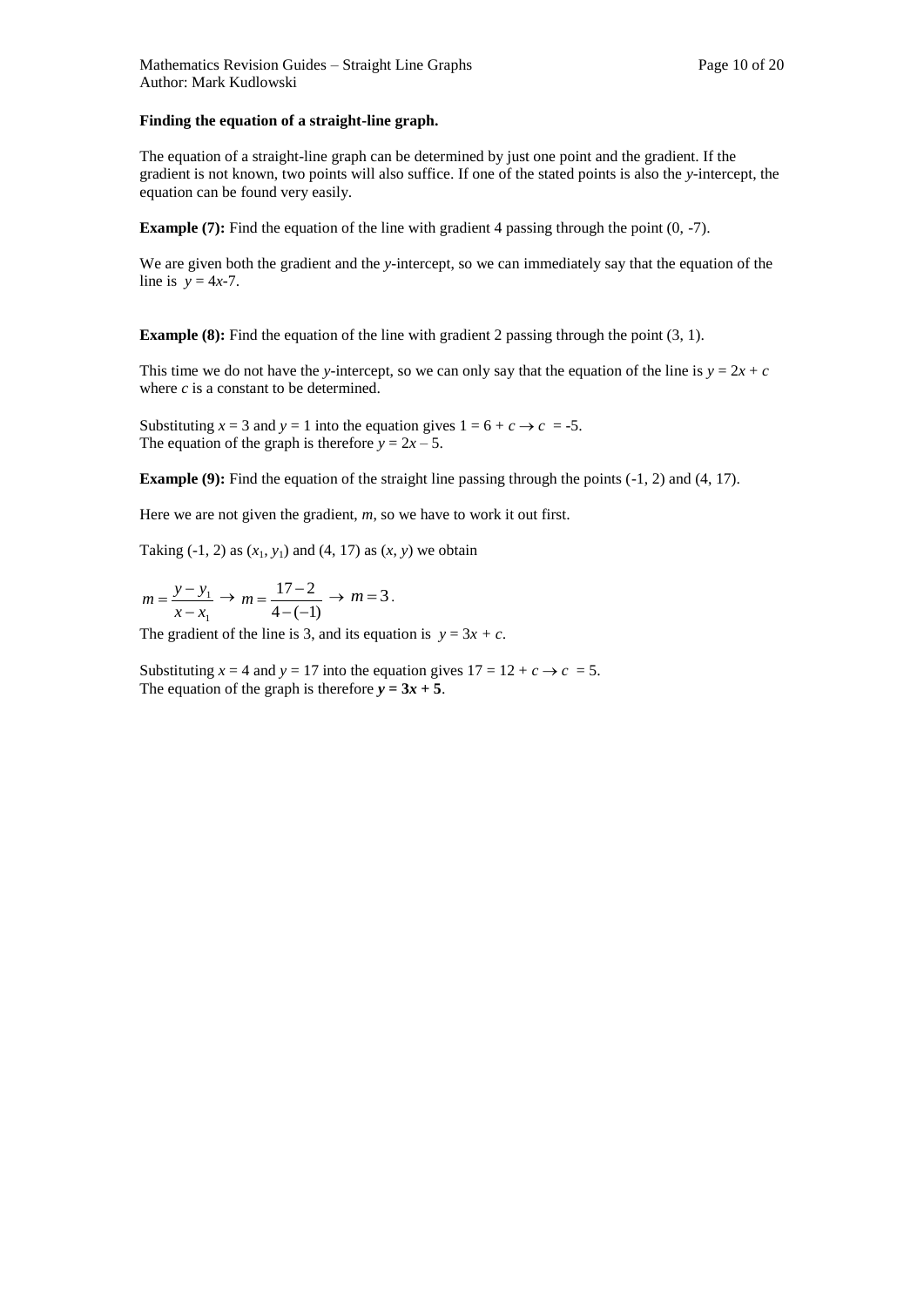### **Finding the equation of a line parallel to a given line, passing through a specified point.**



Parallel lines all have the same gradient, as the graphs above show.

The graphs of  $y = 2x + 7$ ,  $y = 2x - 7$  and  $y = 2x$  are all parallel, as are the graphs of  $y = 2x + c$  where *c* is any constant.

**Example (10):** Find the equation of the straight line parallel to  $y = 10 - 3x$ , and passing through the point (-2, 7).

The required line must have a gradient of -3, so its equation must be  $y = -3x + c$  or  $c = y + 3x$ 

Substituting  $y = 7$  and  $x = -2$  gives  $c = 7 - 6$ ,  $\rightarrow c = 1$ .

*.*

: the equation of the required line is  $y = -3x + 1$  (or  $y = 1 - 3x$ ).

If the equation of the original line is given in the form  $ax + by = c$  rather than in gradient- intercept form, then finding the equation of the parallel line is particularly simple – you just need to substitute *x*  and *y* to find the new value for *c.*

**Example (10a) :** Find the equation of a line parallel to  $4x + 3y = 11$ , but passing through the point (5, 2).

Substituting  $x = 5$ ,  $y = 2$  and recalculating *c* gives the equation of the parallel line as  $4x + 3y = 26$ .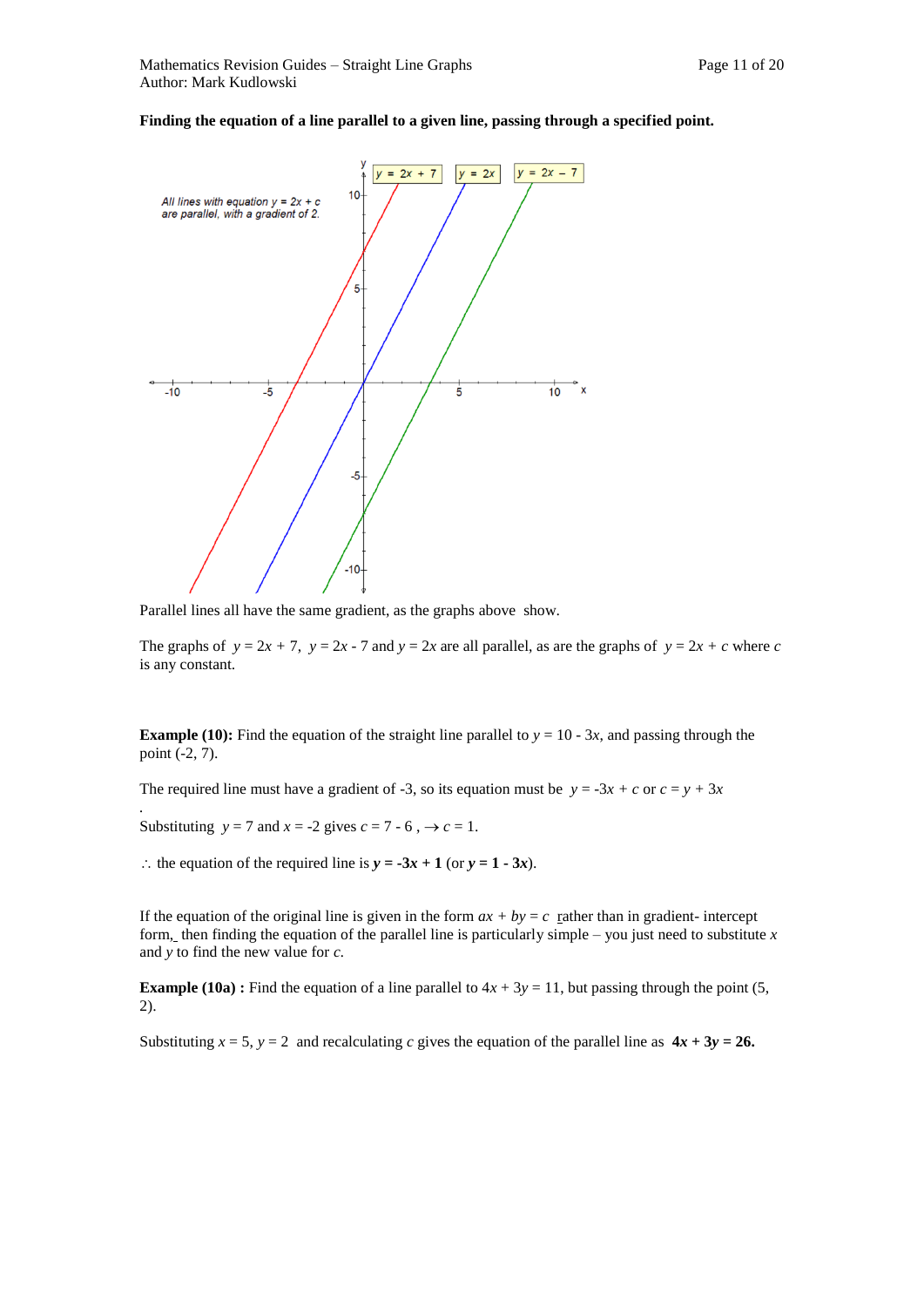When two straight lines are perpendicular, the product of their gradients is  $-1$ .

**Example (11):** Find the equation of the straight line perpendicular to the line  $3x - 2y = 8$  and passing through the point (2, -1). Give the result in the form  $ax + by = c$ .

We can find the gradient of the original line by rearranging it into gradient-intercept form:

 $3x - 2y = 8 \rightarrow 3x = 2y + 8 \rightarrow \frac{3}{2}x = y + 4 \rightarrow y = \frac{3}{2}x - 4.$ 

(We are actually only interested in the gradient here).



One word of warning here: the perpendicular relationship can only be visualised if the scales of the axes on the graph are **uniform** !

We could have saved ourselves the trouble of converting into gradient-intercept form as follows:

Any line perpendicular to  $ax + by = c$  has the equation  $bx - ay = c$ . (The constants *c* need not be equal and can take any numerical values.)

Hence the equation of the straight line perpendicular to the line  $3x - 2y = 8$ , passing through (2, -1). is  $2x + 3y = c$ , and to find *c* we substitute  $x = 2$ ,  $y = -1 \rightarrow c = 1$ .

The equation of the perpendicular line is  $2x + 3y = 1$ .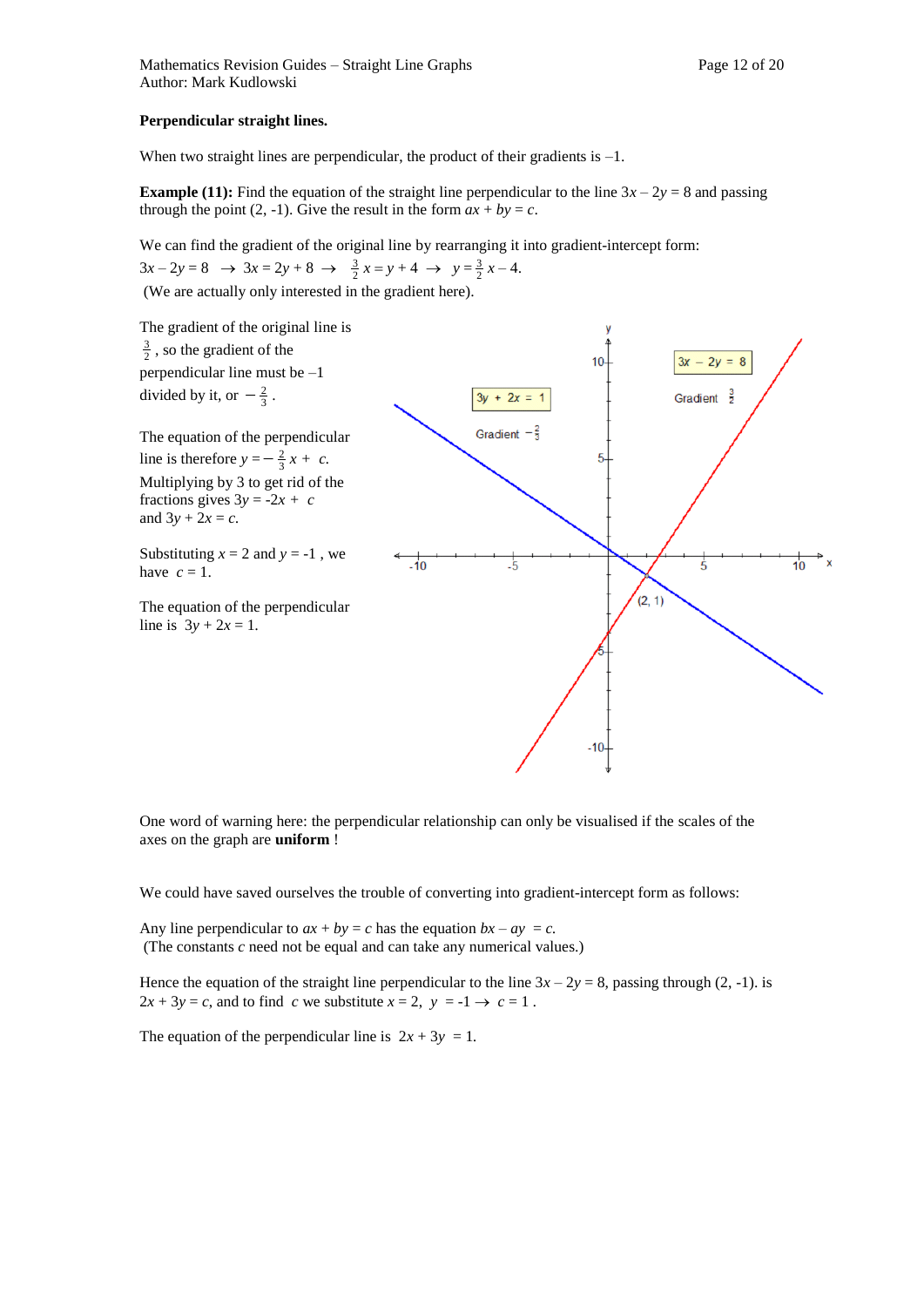Mathematics Revision Guides – Straight Line Graphs Page 13 of 20 Author: Mark Kudlowski

**Example (12):** *OABC* is a square, with point *O* at the origin. Additionally, the points *A* and *B* lie on the straight line with equation  $y = 20 - 2x$ .

i) Find the coordinates of point *A*.

ii) Hence show, using congruent triangles, that the coordinates of point *C* are (-4, 8).

iii) Find the area of the square *OABC.* 

i) The gradient of the line *AB* is -2, and because *OAB* is a right angle, the gradient of  $OA = \frac{1}{2}$ .

Since *OA* also passes through the origin, its equation is  $y = \frac{1}{2} x$ .

Point *A* lies on the intersection of *OA* and *AB*, so we solve the equations  $y = 20 - 2x$  and  $y = \frac{1}{2}x$ simultaneously.

 $20 - 2x = \frac{1}{2}x \rightarrow 40 - 4x = x \rightarrow 5x = 40 \rightarrow x = 8.$ 

Substituting for  $y = \frac{1}{2}x$ , we have  $y = 4$ , so point *A* has coordinates of (8, 4).

ii) Draw perpendicular lines from *A* to the *x-*axis at *E*, and from *C* to the *y*-axis at *F*, so that  $\angle$  *OEA* =  $\angle$  *OFC* = 90°.

Let  $OE = 8$  units and  $EA = 4$  units (from part (i)) Let  $\angle EOA = A$ .

Now  $\angle EOF = 90^{\circ}$  (angle between the *x*- and *y*- axes). Also  $\angle AOC = 90^\circ$  (angle of the square)

Thus  $\angle AOF = 90^\circ$ - *A* by subtraction, and  $\angle FOC = 90^{\circ} - (90^{\circ} - A) = A$ .

Also,  $OA = OC$  (sides of a square).

Hence  $\angle$  *OEA* =  $\angle$  *OFC*,  $\angle$  *EOA* =  $\angle$  *FOC* and *OA* = *OC*.

Triangles *OEA* and *OFC* are congruent (RHS = RHS).

So  $OF = OE = 8$  units, and  $CF = AE = 4$  units. Therefore the coordinates of *C* are (-4, 8). (The *y*-coordinate is negative as *C* is to the left of the *y-*axis).

iii) The side *OA* of the square is also the hypotenuse of the triangle *OEA*, and its area is  $(OA)^2$ . By Pythagoras,  $(OA)^2 = (OE)^2 + (EA)^2 = 8^2 + 4^2 = 80$  units<sup>2</sup>.



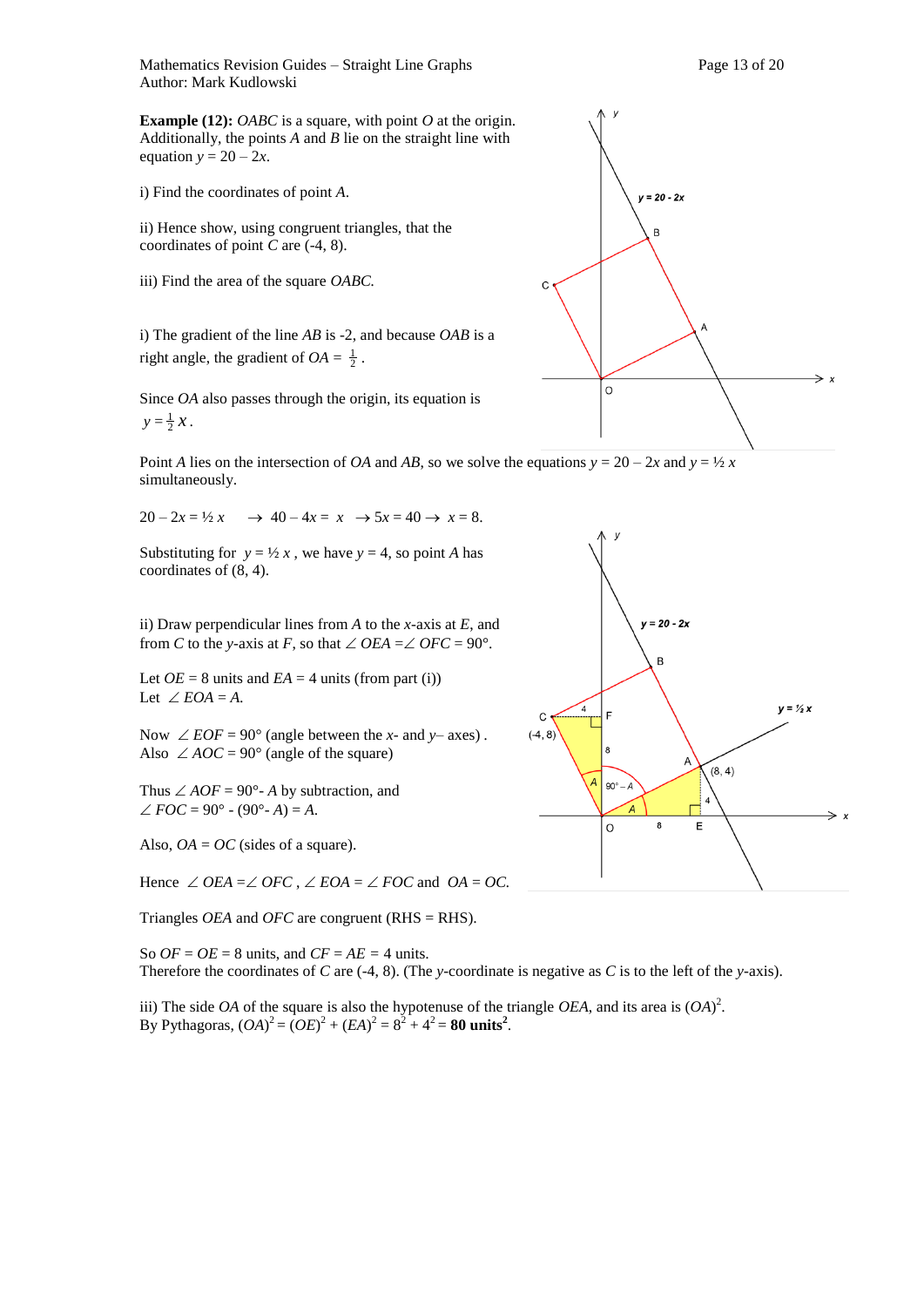### **Midpoint of a line.**

If a point *P* has coordinates  $(x_1, y_1)$  and a point  $Q$  has coordinates  $(x_2, y_2)$ , then the midpoint of the line *PQ* has the coordinates

$$
(x_{\rm m}, y_{\rm m}) = (\frac{x_1 + x_2}{2}, \frac{y_1 + y_2}{2})
$$

In the above example, the midpoint of the line joining the points  $(1, -5)$  and  $(5, 7)$  is the point (3, 1).

**Note :** 3 is halfway between 1 and 5, and 1 is halfway between –5 and 7.



**Example (13):** Find the midpoint of the line joining the points (-4, 5) and (6, 1).

The coordinates of the midpoint of the line are given as  $\left(\frac{(-4)+0}{2}, \frac{3+1}{2}\right)$ Ј  $\left(\frac{(-4)+6}{2}, \frac{5+1}{2}\right)$ L  $(-4)+6$  5+ 2  $\frac{5+1}{2}$ 2  $\left(\frac{-4}{+6}, \frac{5+1}{-2}\right)$ , simplifying to **(1,3)**.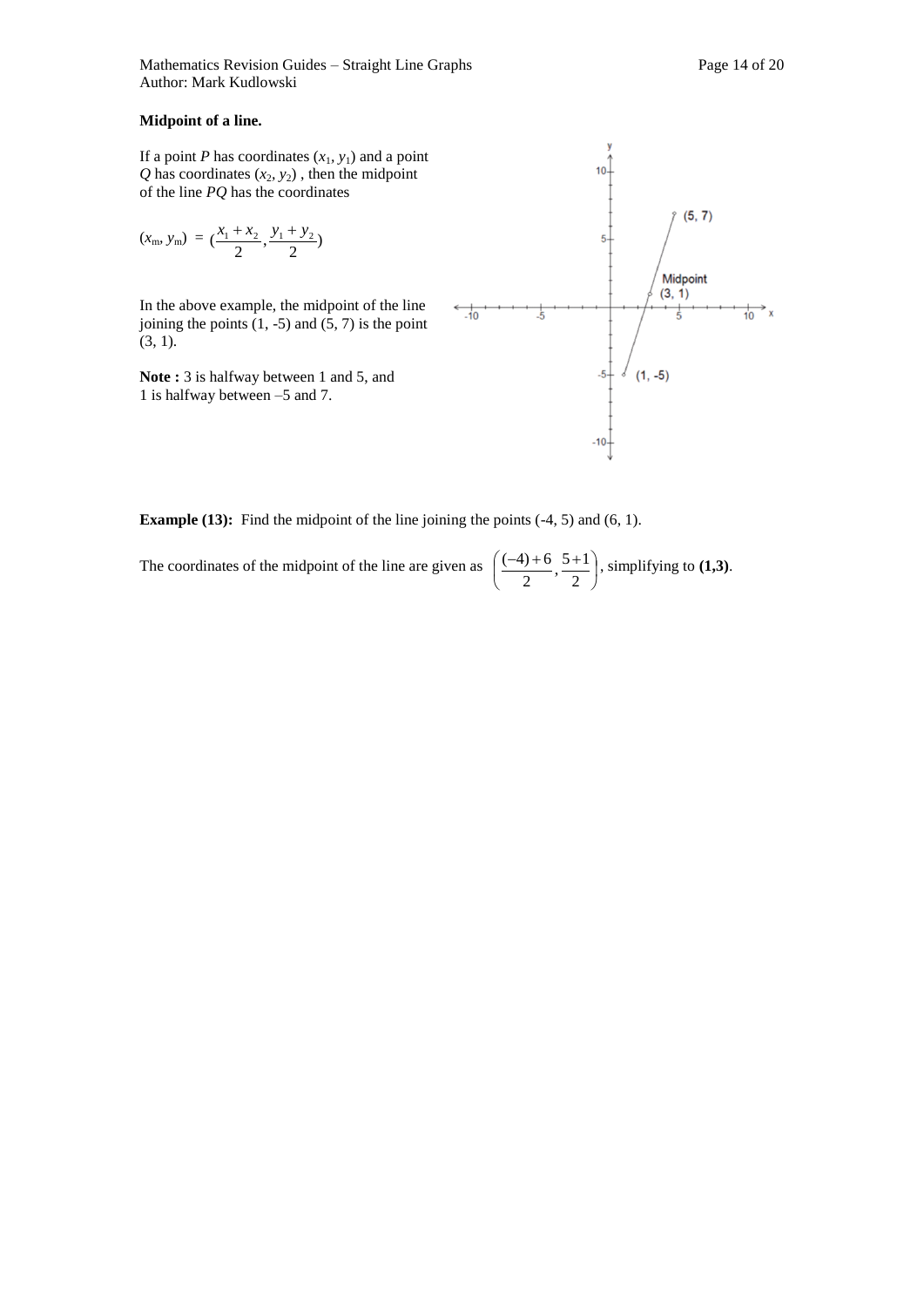Sometimes we might be given 'one end' and the midpoint, and be asked to find the 'other end'.

We rearrange the formula as  $2(x_m, y_m) = (x_1 + x_2, y_1 + y_2)$  $\implies$   $(x_2, y_2) = 2(x_m, y_m) - (x_1, y_1).$ 

The coordinates of the unknown end can therefore be found by subtracting those of the known end from double those of the midpoint.

**Example (14):** The midpoint *M* of the line *AB* has coordinates (2, 1). If point *A* is at (7, 5), find the coordinates of point *B*.

Here we are given  $A = (x_1, y_1) = (7, 5)$  and the midpoint  $M = (x_m, y_m) = (2, 1)$ .

 $(x_2, y_2) = 2(x_m, y_m) - (x_1, y_1)$  $\implies$  (*x*<sub>2</sub>*, y*<sub>2</sub>) = (4*,* 2) - (7*,* 5)

 $\implies$  (*x*<sub>2</sub>*, y*<sub>2</sub>) = (-3*,* -3).

This answer can also be visualised as follows: point *M* is a translation of *A* by (2 - 7), or -5 units, in *x*  and by  $(1 - 5)$ , or  $-4$  units, in *y*.

Point *B* is therefore an equivalent translation of *M* by the same amount, so its coordinates are  $(2 - 5, 1 - 4)$  or  $(-3, -3)$ .

An alternative approach to solving the last problem is to use a "step" method as shown below.

When we get from *A* to *M,* the *x-*coordinate changes from 7 to  $2 - a$  decrease of 5.

The *y*-coordinate changes from 5 to  $1 - a$ decrease of 4.

To get from *M* to *B*, we repeat the changes.

We therefore decrease the *x-* and *y*coordinates of *M* by 5 and 4 respectively to give those of *B*, namely  $(-3, -3)$ .

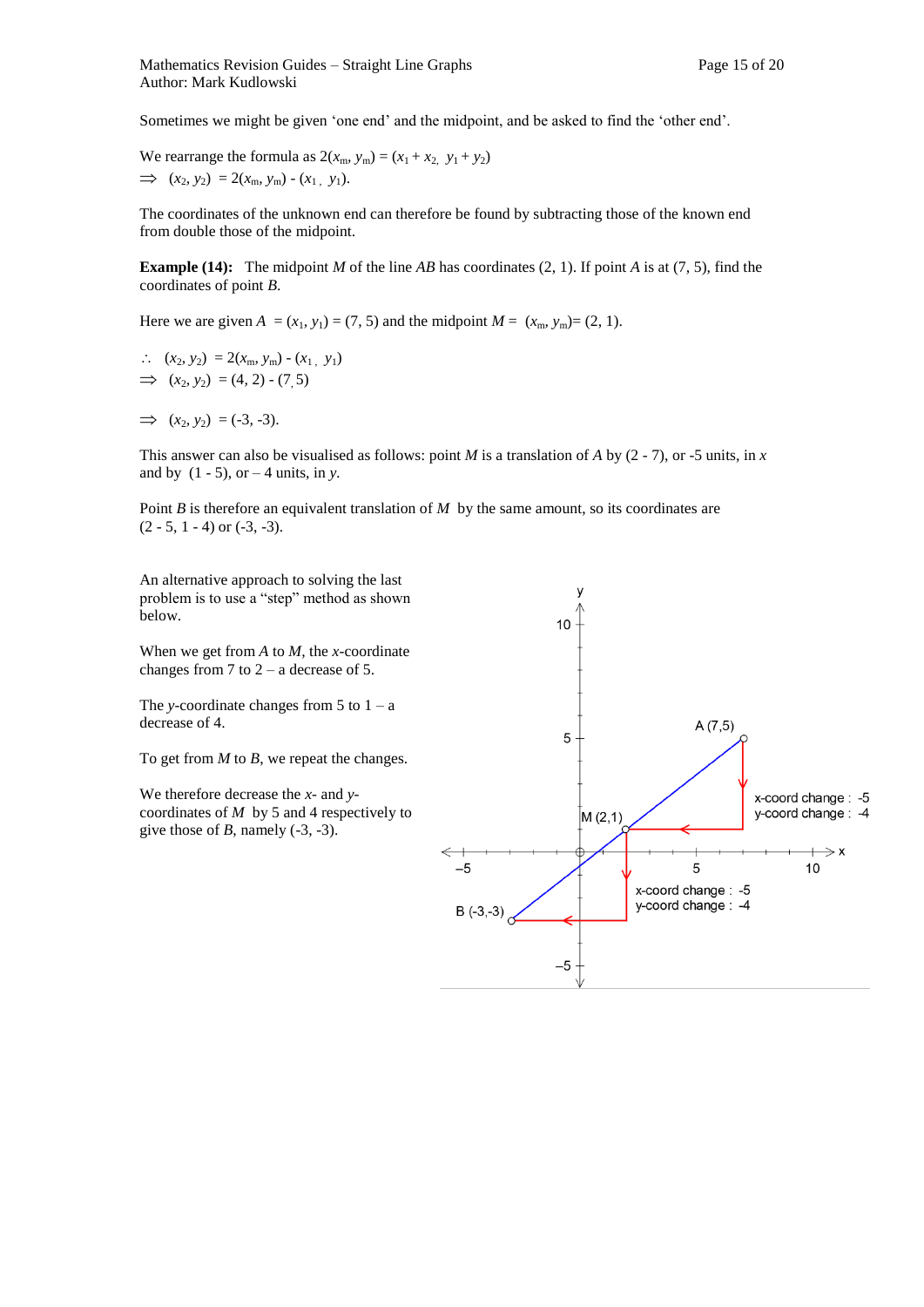### **Lines divided in a given ratio.**

This is an extension of the method used to find the midpoint of a line, where the division of the line was in the ratio of 1:1.

If the point *R* divides the line *AB* in the ratio *p*:*q ,* then we have to use proportionate division methods.

**Example (15):** The coordinates of points *A* and *B* are (3, 5) and (9, 17). The point *R* divides *AB* in the ratio 2:1. Find the coordinates of *R.* 

Adding the proportional parts together we have  $2 + 1 = 3$ , so *R* is two-thirds of the way along the line joining *A* to *B*.

The difference between the *x-*coordinates of *A* and *B* is 9 - 3 or 6, and two-thirds of that difference is 4. The *x*-coordinate of *R* is therefore  $3 + 4$  or 7. (7 is two-thirds of the way from 3 to 9).

Similarly, the difference between the *y-*coordinates of *A* and *B* is 12, and two-thirds of 12 is 8. Hence the *y*-coordinate of *R* is  $5 + 8$  or 13.

 $\therefore$  The coordinates of *R* are (7, 13)



Let point *R* divide line *AB* in the ratio  $p : q$ . If *A* has coordinates  $(x_1, y_1)$  and *B* has coordinates  $(x_2, y_2)$ , then the coordinates of *R* are given by the formula

$$
(x_p y_r) = \left(x_1 + \frac{p}{p+q}(x_2 - x_1), y_1 + \frac{p}{p+q}(y_2 - y_1)\right)
$$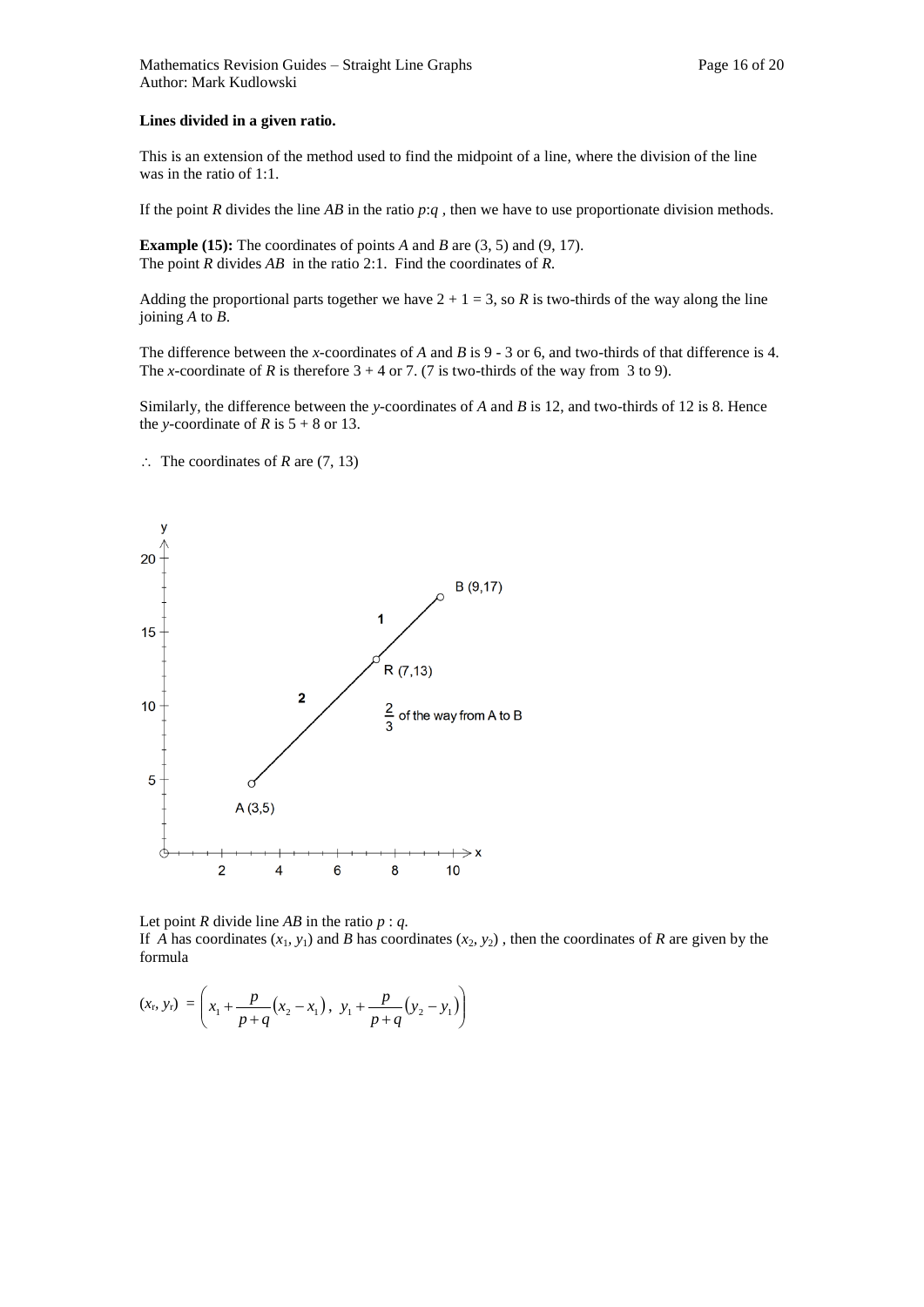Again, we might have the case of being given 'one end' and the point of division, and being asked to find the 'other end'.

**Example (16):** The point *R* divides the line *AB* in the ratio 2 : 3, and the coordinates of points *A* and *R*  are (-4, -5) and (0, 1). Find the coordinates of *B.* 

The "step" method is the easier one to use here. The distance from *A* to *R* is 2 proportional parts, and that from *R* to *B* is 3 parts. The difference between the *x-*coordinates of *A* and *R* is 4, and the difference between the *y-*coordinates is 6.

The coordinate differences corresponding to 2 proportional parts are 4 (for *x*) and 6 (for *y*)*.*  From the above, 1 part corresponds to an *x-*difference of 2 and a *y*-difference of 3.

The distance from *R* to *B* amounts to 3 proportional parts, i.e. an *x*-difference of  $3 \times 2$  or 6, and a *y*difference of  $3 \times 3$ , or 9.

We need to add 6 and 9 to the *x*- and *y*-coordinates of *R* respectively, to obtain the corresponding coordinates for *B*, which work out as  $(0 + 6, 1 + 9)$ , or  $(6, 10)$ .

### $\therefore$  The coordinates of *B* are (6, 10).

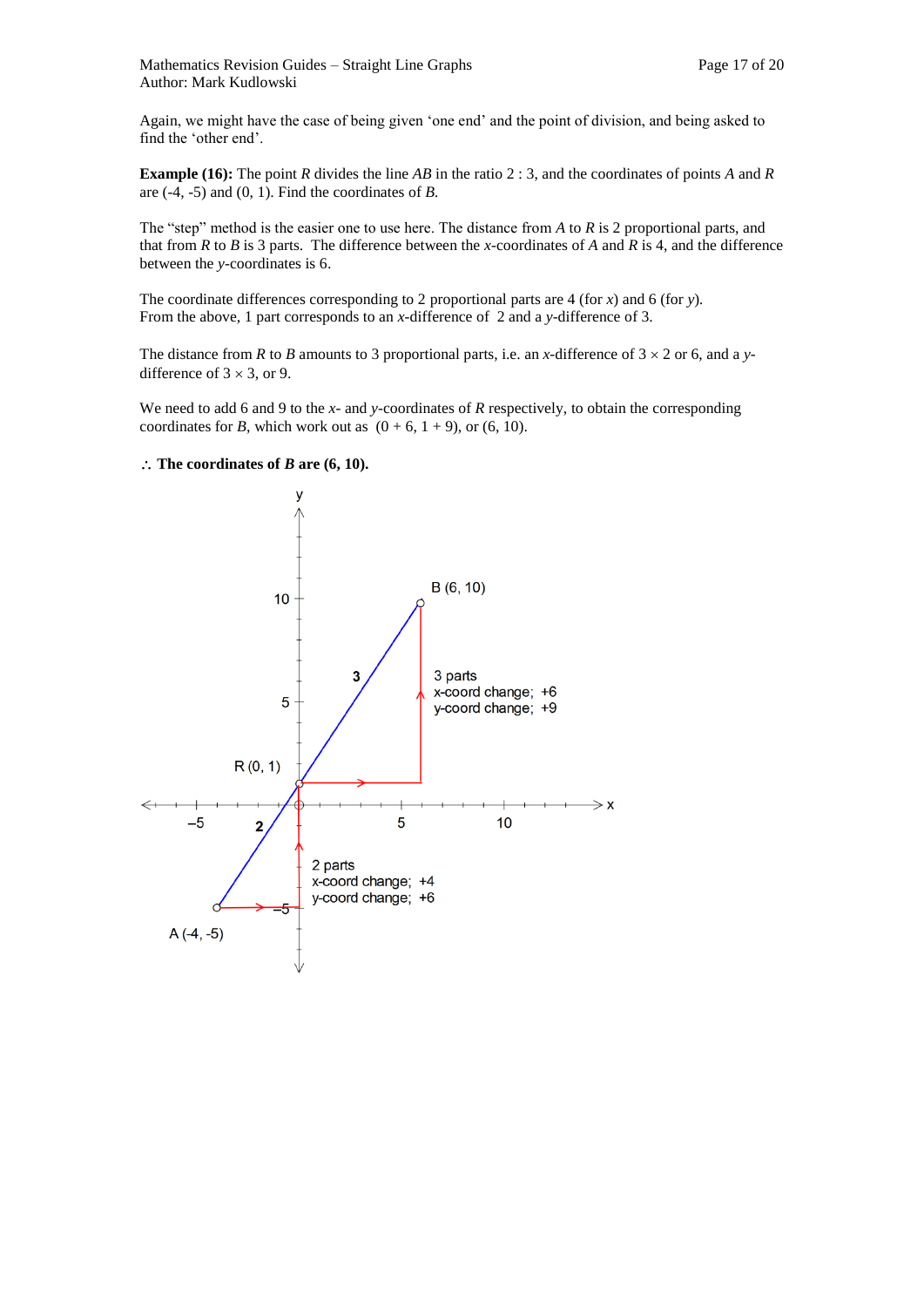### **The distance between two points.**

The distance between two points can be found by applying Pythagoras' theorem.

**Example (17):** Find the length of the line joining the points  $P(-3, -2)$  and  $Q(5, 4)$ .



The line joining the two points can be visualised as the hypotenuse of a right-angled triangle whose other two sides run parallel with the axes and whose right angle is at the point (5,-2).

The lengths of the two sides are therefore:

8 units for the one parallel to the *x-*axis, obtained by subtracting the *x*-coordinate of the point (-3,-2) from that of  $(5,4)$  - i.e.  $5 - (-3) = 8$ .

6 units for the one parallel to the *y-*axis, obtained by subtracting the *y*-coordinate of the point (-3,-2) from that of  $(5,4)$  - i.e.  $4 - (-2) = 6$ .

The length of the hypotenuse, and therefore the distance  $PQ$ , is  $\sqrt{8^2 + 6^2} = \sqrt{100}$  units, or **10 units.** 

In general, the length of a line joining two points  $(x_1, y_1)$  and  $(x_2, y_2)$  on the plane is expressed as

$$
\sqrt{(x_2 - x_1)^2 + (y_2 - y_1)^2}
$$

In summary:

We find the difference between the two *x-*coordinates and square it. Next, we find the difference between the two *y-*coordinates and square it. Finally, we add the two squares and find the square root of the result.

**Example (18):** Find the distance between the points (-3, -7) and (5, 8).

Taking  $(x_1, y_1)$  as (-3, -7) and  $(x_2, y_2)$  as (5, 8), the length of the line joining the two points is

$$
\sqrt{(5-(-3))^2 + (8-(-7))^2}
$$
  
or  $\sqrt{8^2 + 15^2} = \sqrt{289} = 17$  units.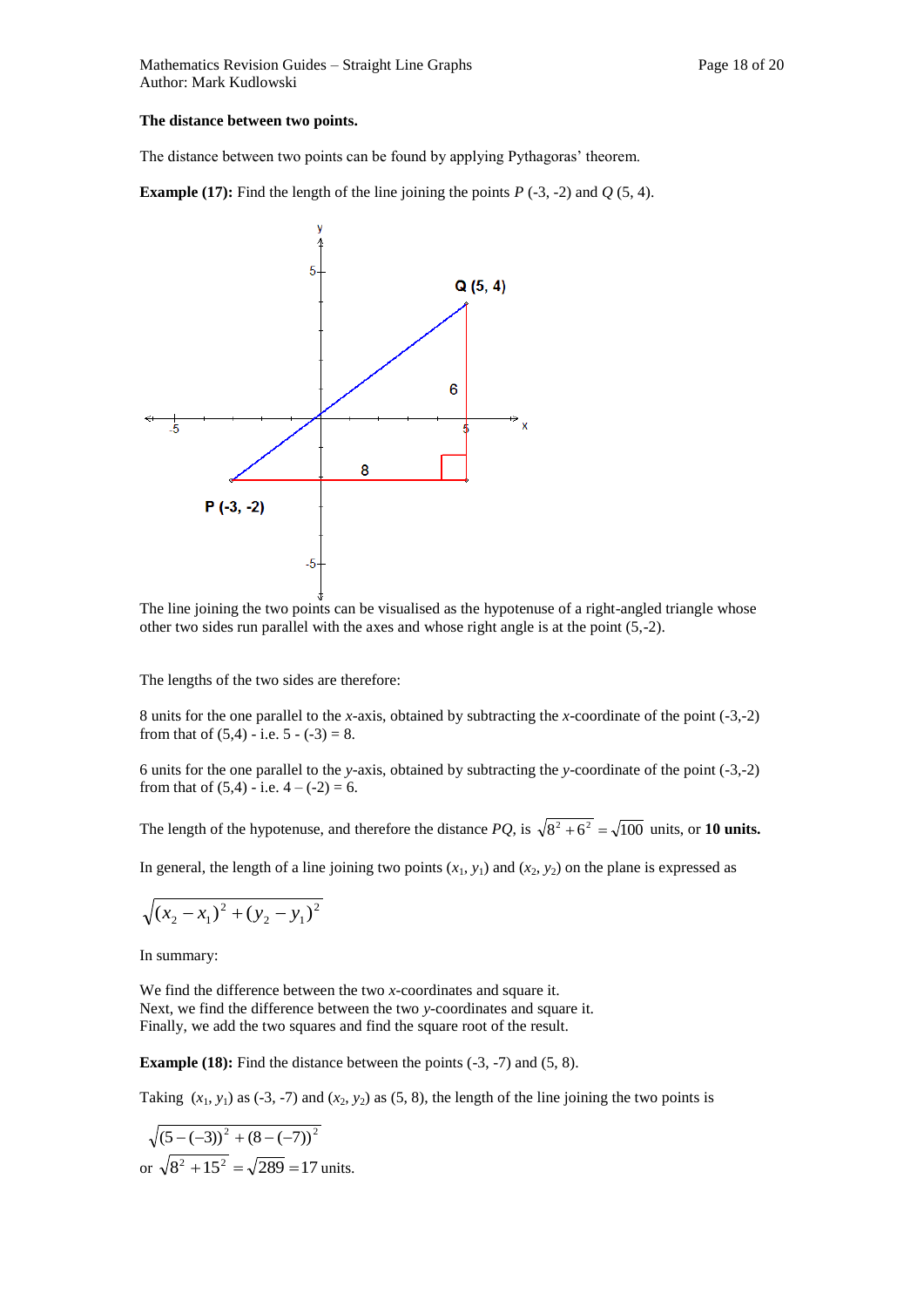### **The Gradient of a Curve. (More on "Real Life Graphs").**

The full study of this topic is beyond the scope of GCSE, but some exam questions might require estimating the gradient of a curve at a given point.

**Example (19).** Find the gradient of the curve  $y = x^2$  at the points (3, 9) and (-2, 4).

For each of the points in question, we draw a line that just **touches** the curve at the given points without crossing – i.e. the **tangent** to the curve.



As a hint, the small angles on each side of the tangent should be made as equal as possible as in the diagram on the right.

Having drawn the tangents as accurately as possible, we can then work out their gradients by selecting two points on each tangent.

To find the gradient of the tangent at (3, 9) we can choose the points (3, 9) and the *x-*intercept , which seems to be at  $(1.5, 0)$ .

For the tangent at (-2, 4) we can choose the points (-2, 4) and the *x-*intercept , which this time seems to be at (-1,0).